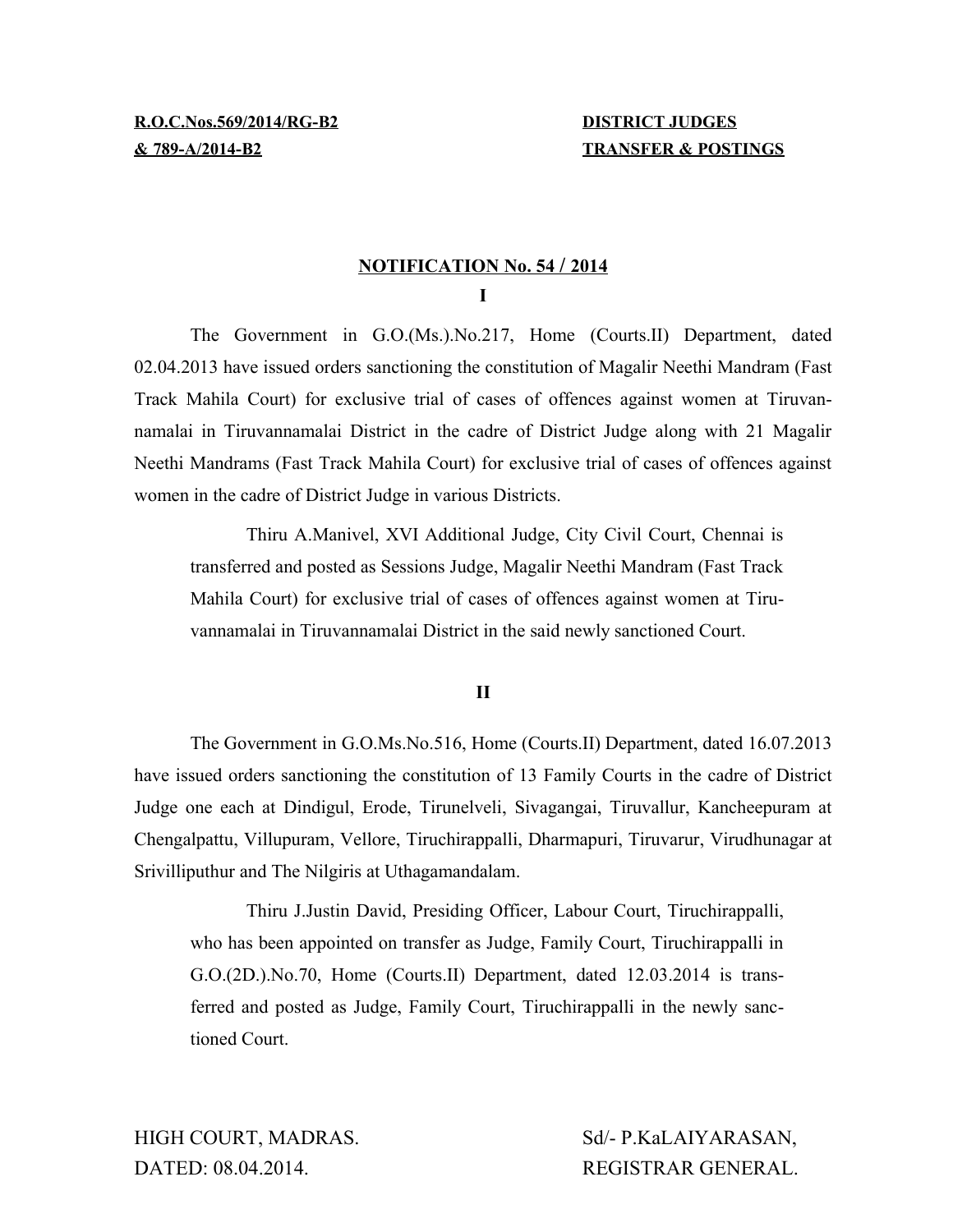## **N OTIFICATION No. 55 / 2 014**

## **I**

The District Judges mentioned in Column (1) below are transferred and posted to the posts noted against their names in Column (2) below:

| Sl.            | <b>Name and Designation</b>                                                                         | <b>Transferred and posted as</b>                                                                                                            |
|----------------|-----------------------------------------------------------------------------------------------------|---------------------------------------------------------------------------------------------------------------------------------------------|
| $N_{0}$        | (1)                                                                                                 | (2)                                                                                                                                         |
|                | Thiru / Tmt. Selvi                                                                                  |                                                                                                                                             |
| $\mathbf{1}$   | B.Gokuldass,<br>Principal District Judge, Madurai.                                                  | Chief Judge,<br>Court of Small Causes, Chennai vice<br>Thiru C.Raghavan, transferred.                                                       |
| $\overline{2}$ | G.Saravanan,<br>Chairman,<br>Sales Tax Appellate Tribunal, Chennai.                                 | Principal District Judge,<br>Kancheepuram @ Chengalpattu vice<br>Thiru M.Mony, transferred.                                                 |
| $\overline{3}$ | M.Mony,<br>Principal District Judge,<br>Kancheepuram @ Chengalpattu.                                | Sessions Judge, Sessions Court for<br>Exclusive Trial of Bomb Blast Cases,<br>Chennai at Poonamallee vice<br>Thiru V.Ramasamy, transferred. |
| $\overline{4}$ | R.Rajasekaran,<br>Registrar (Admn), Madurai Bench of<br>Madras High Court, Madurai.                 | Principal District Judge,<br>Madurai vice Thiru B.Gokuldass,<br>transferred.                                                                |
| 5              | M.N.Mohammed Ali,<br>District Judge, Tiruvarur.                                                     | Principal District Judge, Thanjavur vice<br>Thiru R.Sethumadhavan, transferred.                                                             |
| 6              | A. Zakir Hussain,<br>Presiding Officer,<br>III Additional Labour Court, Chennai.                    | District Judge, Tiruvarur vice<br>Thiru M.N.Mohammed Ali, transferred.                                                                      |
| $\tau$         | C. Padmanabhan,<br>District Judge, Tiruvannamalai.                                                  | II Additional District Judge (CBI Cases),<br>Coimbatore vice Thiru H.Joseph David,<br>transferred.                                          |
| 8              | C. Raghavan,<br>Chief Judge,<br>Court of Small Causes, Chennai.                                     | District Judge, Tiruvannamalai vice<br>Thiru C.Padmanabhan, transferred.                                                                    |
| 9              | K.V.Senthur Pandian,<br>Sessions Judge, Sessions Court for<br>Trial of Bomb Blast Cases, Coimbatore | Additional District Judge & Presiding<br>Officer, Principal Special Court under E.C.<br>Act, Madurai in the existing vacancy.               |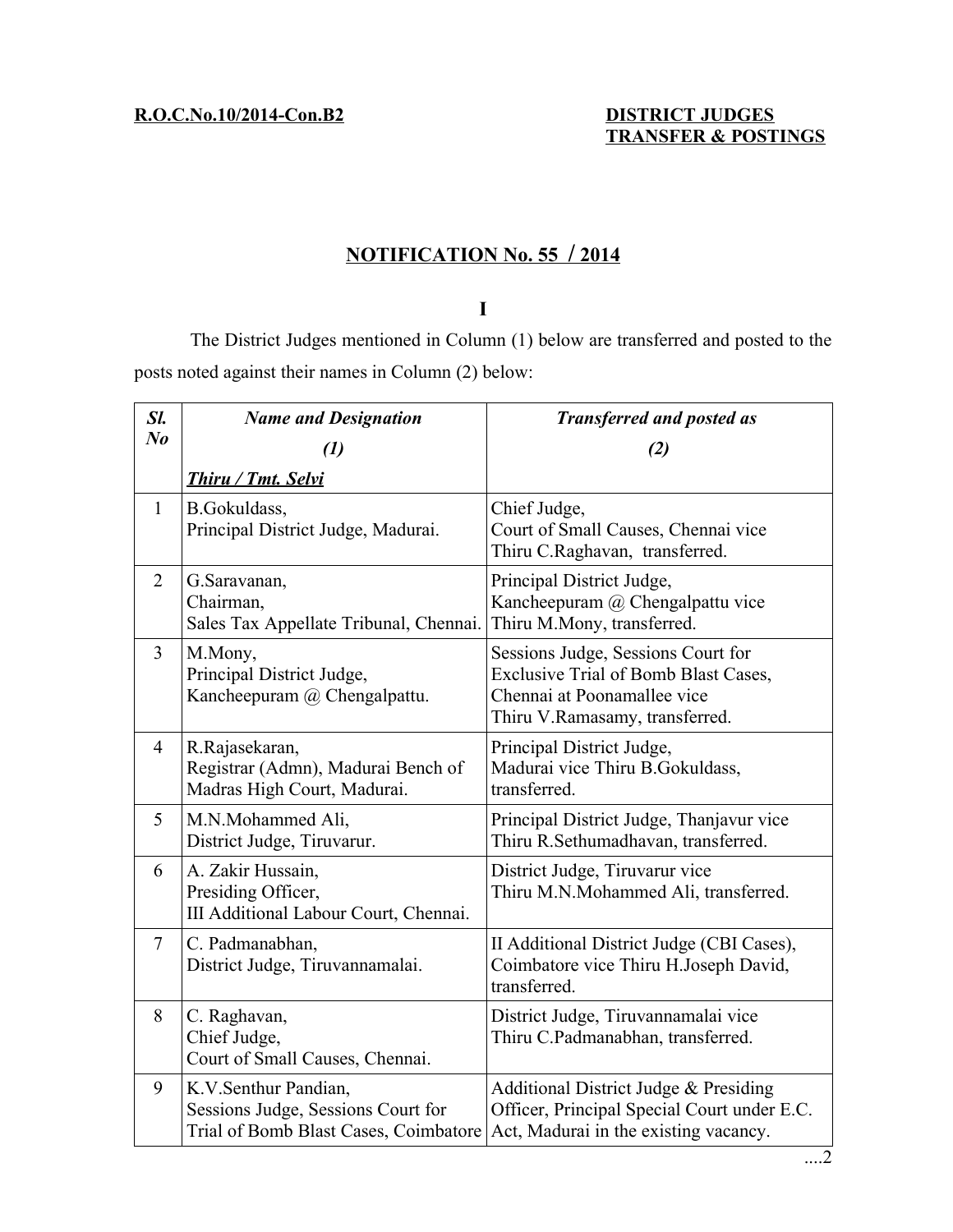| Sl.     | <b>Name and Designation</b>                                                                                            | <b>Transferred and posted as</b>                                                                                            |
|---------|------------------------------------------------------------------------------------------------------------------------|-----------------------------------------------------------------------------------------------------------------------------|
| $N_{0}$ | (1)                                                                                                                    | (2)                                                                                                                         |
|         | <b>Thiru / Tmt. Selvi</b>                                                                                              |                                                                                                                             |
| 10      | M. Suresh Viswanath,<br>IV Additional District Judge, Madurai.                                                         | Sessions Judge, Sessions Court for Trial<br>of Bomb Blast Cases, Coimbatore vice<br>Thiru K.V.Senthur Pandian, transferred. |
| 11      | R. Hemalatha,<br>Judge, II Additional Special Court for<br><b>Exclusive Trial of Cases under NDPS</b><br>Act, Madurai. | Additional District Judge,<br>Kancheepuram $@$ Chengalpattu in the<br>existing vacancy.                                     |
| 12      | Alamelu Natarajan,<br>III Additional District Judge,<br>Coimbatore.                                                    | I Additional District Judge, Vellore in the<br>existing vacancy.                                                            |
| 13      | V. Sivasubramanian,<br>III Additional District Judge,<br>Tiruppur $\omega$ Dharapuram.                                 | III Additional District Judge, Coimbatore<br>vice Ms.Alamelu Natarajan, transferred.                                        |
| 14      | H.Joseph David,<br><b>II Additional District Judge</b><br>(CBI cases), Coimbatore.                                     | IV Additional District Judge, Coimbatore<br>Thiru G.Ilangovan, transferred.                                                 |
| 15      | J. Krishnamoorthy,<br>I Additional Judge (TADA),<br>City Civil Court, Chennai.                                         | VIII Additional Judge (CBI Cases),<br>City Civil Court, Chennai vice Thiru<br>S. Vanangamudy, retiring on 30.04.2014.AN.    |
| 16      | T. Rajasekaran,<br>Sessions Judge,<br>Mahalir Neethi Mandram<br>(Fast Track Mahila Court),<br>Tiruvarur.               | I Additional District Judge(PCR),<br>Thanjavur vice Thiru T.Ponprakash,<br>transferred.                                     |
| 17      | R.Anburaj,<br>Sessions Judge,<br>Mahalir Neethi Mandram<br>(Fast Track Mahila Court),<br>Dharmapuri.                   | Sessions Judge, Mahalir Neethi Mandram<br>(Fast Track Mahila Court), Tiruvarur vice<br>Thiru T.Rajasekaran, transferred.    |
| 18      | V.Ramamurthy,<br>Judge, I Additional Special Court for<br><b>Exclusive Trial of cases under NDPS</b><br>Act, Chennai.  | Additional District Judge & Presiding<br>Officer, Principal Special Court under<br>EC Act, Chennai in the existing vacancy. |
| 19      | T.Ponprakash,<br>I Additional District Judge (PCR),<br>Thanjavur.                                                      | Principal District Judge, Ramanathapuram<br>in the existing vacancy.                                                        |